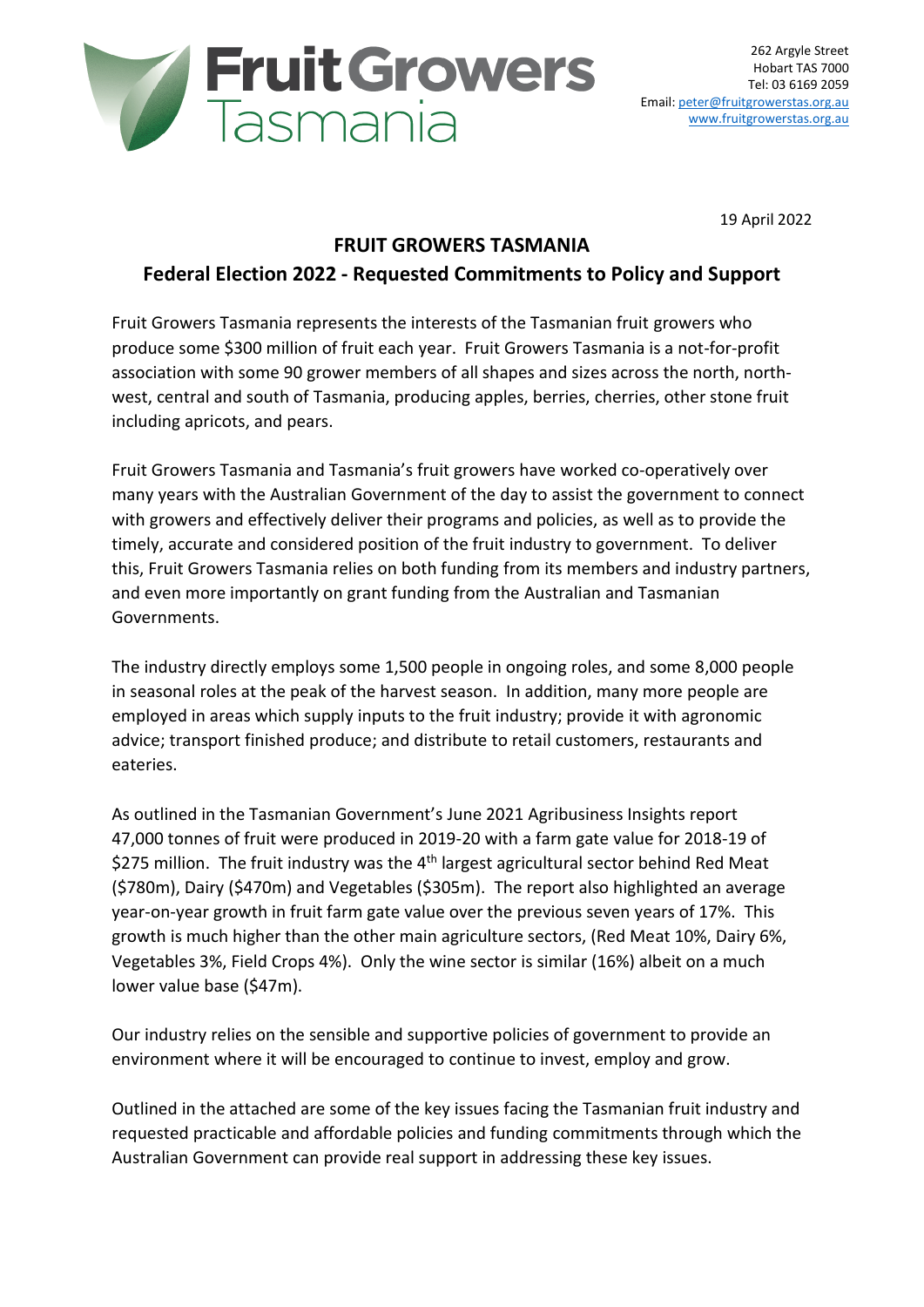

Specifically, Fruit Growers Tasmania seeks the following commitments from your party to enable the Tasmanian fruit industry to continue to grow and contribute to investment, production, trade and employment growth within the economy.

- **The amendment of the Tasmanian Freight Equalisation Scheme southbound assistance arrangements so that empty wooden apple bins become eligible for assistance, in line with other inputs to production.**
- **Amendment of the Environment Protection and Biodiversity Conservation Act 1999 to implement the Senate Environment Committee's 2017 report recommendation to allow for the lawful possession of the existing Tasmanian bumblebee population within Tasmania and its use for commercial pollination, under a two year trial period to consider any adverse environmental impacts.**
- **\$10 million in additional funding for Tasmanian growers under the Horticultural Netting Program Trial to increase both the quantum of individual support (\$300,000 instead of \$150,000) and the number of growers supported (33 instead of 13).**
- **The extension of current Australian Government funding to Fruit Growers Tasmania of \$450,000 over 3 years from 1 January 2023 to allow us to support fruit producers and exporters to comply with international protocol market requirements, promote our produce and pursue further market access and technical market improvements.**
- **\$300,000 in funding over 3 years to Fruit Growers Tasmania to establish an Australian Cherry Improvement Program to match the Australian Pome Fruit Improvement Program and boost varietal advancement and new plant availability**.
- **\$2 million in up front funding, with an additional \$600,000 over 3 years for Fruit Growers Tasmania to develop a Temperate Fruit Industry Improvement Centre at the dis-used Tasmanian Government owned Grove farm site in the Huon Valley – the most significant of Tasmania's cherry and apple production regions.**
- **A \$60 million investment to complete Phase 2 and 3 of Hobart Airport's part completed runway and airfield upgrades, on Australian Government land, to provide the certainty for fruit producers from all parts of Tasmania to invest and pursue export markets. (A further \$20 million to be contributed by the Airport.) Direct flight capacity from Hobart airport to international markets is essential for northern Tasmanian berry growers to establish export markets.**
- **The introduction of more reasonable depreciation arrangements for business investment in worker accommodation both on farm and in regional and remote areas, and the inclusion of such investment in any initiatives to support business investment through temporary full expensing, increased instant asset write-off and accelerated depreciation.**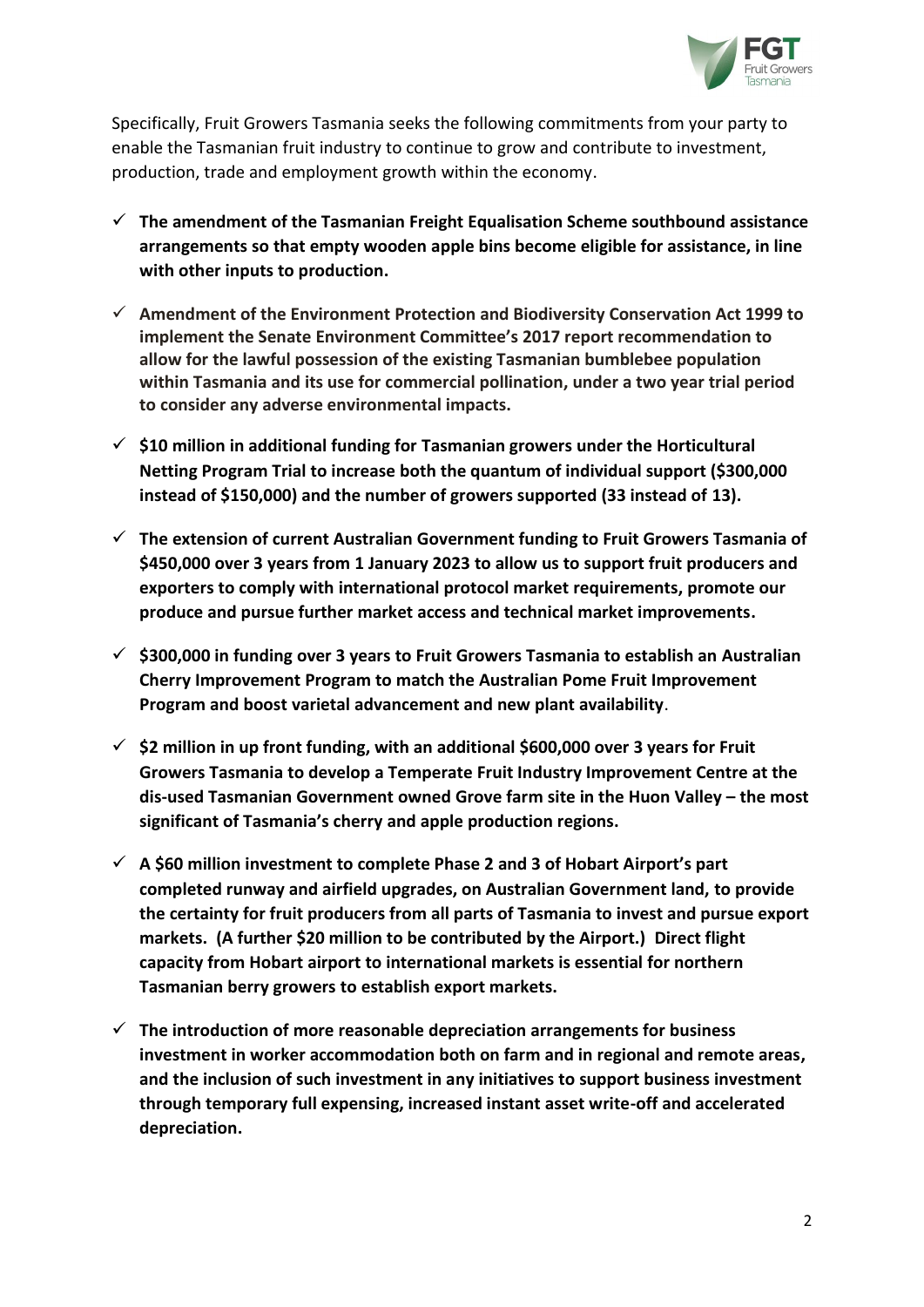

- **The provision of an Australian Tax Office ruling to clarify and ensure that capital expenditure on crop protection structures, netting and covers can be depreciated on the same schedule as agricultural fencing for livestock and wildlife exclusion.**
- **The re-introduction of support for business investment through temporary full expensing, increased instant asset write-off and accelerated depreciation for the agricultural sector given the higher risk profile businesses in this sector face.**
- **The introduction of an increased Income Bank for JobSeeker, Youth Allowance (as a job seeker) and Age Pension in the same way and under the same conditions as that which currently applies to Youth Allowance (as a student or apprentice), Austudy and ABSTUDY Living Allowance, potentially restricted to rural and remote locations and/or income earned under the Horticulture Award.**

Thank you for considering the above practicable and affordable policy and support requests that would make a significant difference to the Tasmanian fruit industry.

I look forward to your support through your election commitments in response to the above requests.

Yours Sincerely

Peter Cornish **Chief Executive Officer** Fruit Growers Tasmania 0429 588 481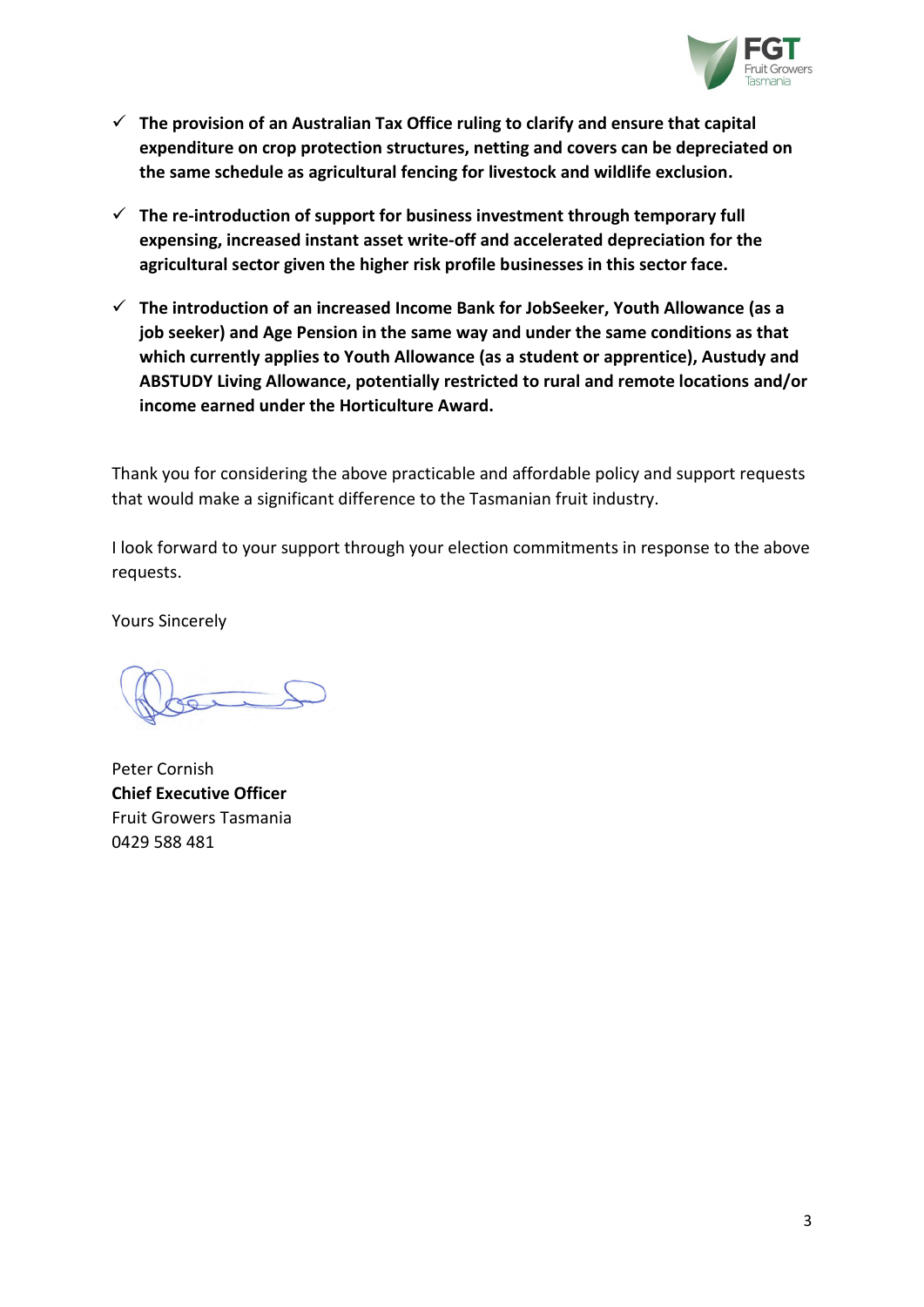

## **FRUIT GROWERS TASMANIA**

# **Federal Election 2022 - Key Issues Facing the Tasmanian Fruit Industry and Requested Commitments to Policy and Support**

The Tasmanian fruit industry is an inclusive, progressive, sustainable and heavily trade oriented industry.

The industry benefits greatly from Tasmania's strong biosecurity credentials, in particular, the state's pest free area status from fruit fly. This has allowed Tasmanian fruit to develop preferential protocol access to a range of important markets. This has often provided a platform to build access from other Australian production areas.

However, like so many other Tasmanian sectors, the Tasmanian fruit industry also suffers from some of the disadvantages of the disconnect from the greater Australian mainland, particularly from a transport perspective. Below we outline the challenges and policy needs of key sectors within Tasmania's fruit industries.

#### **Cherries:**

Tasmania is Australia's largest cherry export state accounting for an estimated 61% of national exports this year. However, if the sector is to grow further the Tasmanian cherry sector needs to be promoted in-market and pursue further market access and technical market improvements to current and existing markets.

Supporting the pathway through to protocol markets and pursuing further market access and technical market improvements is a role Fruit Growers Tasmania has played for many years.

**We seek your commitment to the extension of current Federal Government funding to Fruit Growers Tasmania of \$450,000 over 3 years from 1 January 2023 to allow us to support fruit producers and exporters to comply with international protocol market requirements, promote our produce and pursue further market access and technical market improvements.**

Specific transport links like the state's only international airport in Hobart need to be improved to ensure our exporters remain competitive and services are available that shorten the length of the journey to market and remove transit stops.

**We seek your commitment to a \$60 million investment to complete Phase 2 and 3 of Hobart Airport's part completed runway and airfield upgrades, on Australian Government land, to provide the certainty for fruit producers from all parts of Tasmania to invest and pursue export markets. (A further \$20 million to be contributed by the Airport.)**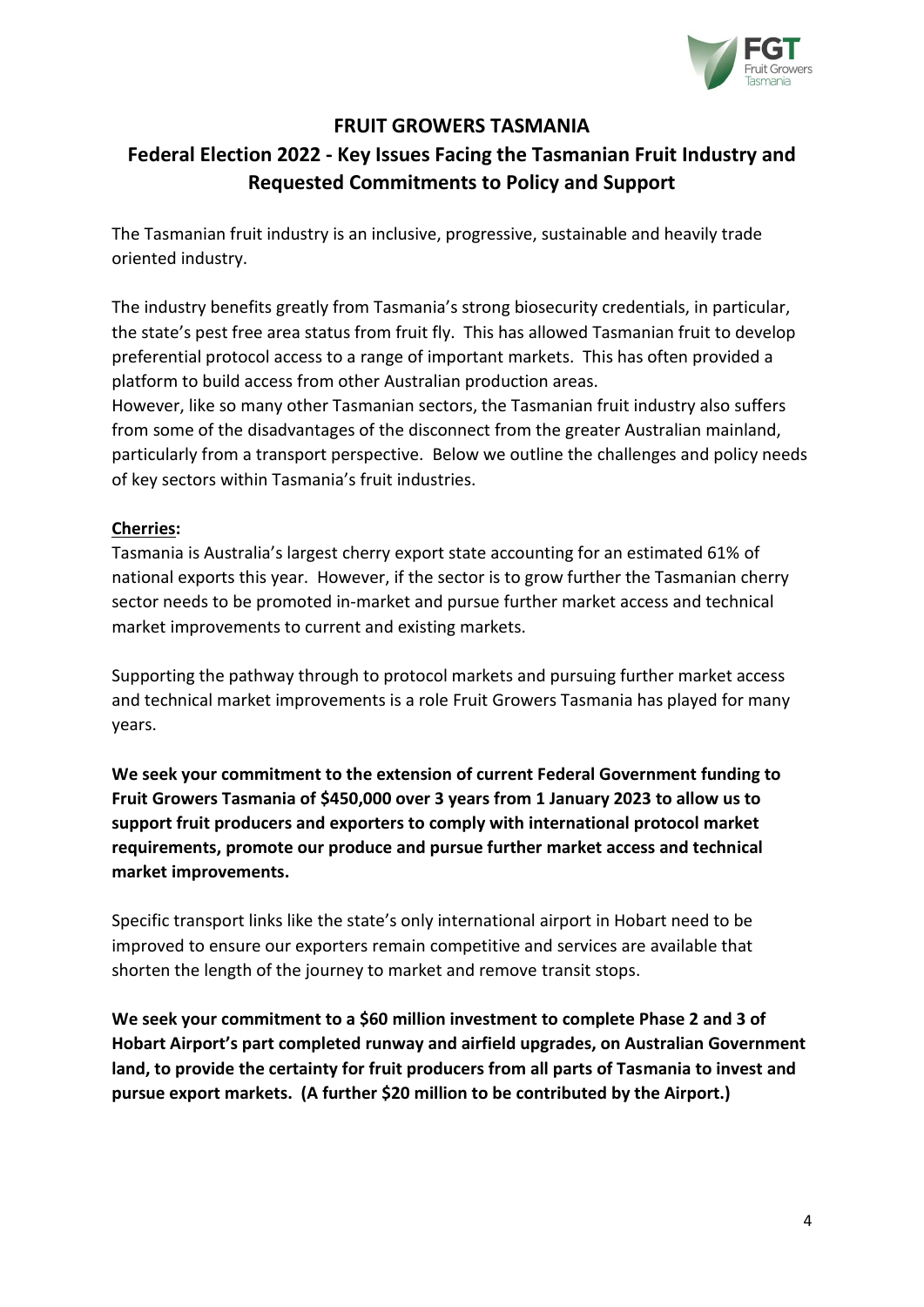

In addition, to grow cherry production in the most ideal conditions in Australia, the Tasmanian cherry sector will continue to pursue excellence in its production techniques and practices.

To support this **we seek your commitment to \$300,000 in funding over 3 years to Fruit Growers Tasmania to establish an Australian Cherry Improvement Program to match the Australian Pome Fruit Improvement Program and boost varietal advancement and new plant availability**.

Much research and development has been undertaken over many years, and while more is always required, what is required even more is a Temperate Fruit Industry Improvement Centre to test the local compatibility of new varieties; promote the extension of research and development; demonstrate the potential of research, new technologies and practices to growers; and most importantly, encourage adoption. Grower behaviour is greatly influenced by what they can observe, review and discuss.

To create this **we seek your commitment to \$2 million in up front funding, with an additional \$600,000 over 3 years for Fruit Growers Tasmania to develop a Temperate Fruit Industry Improvement Centre at the dis-used Tasmanian Government owned Grove farm site in the Huon Valley – the most significant of Tasmania's cherry and apple production regions.**

This site would provide a permanent home for the new Australian Cherry Improvement Program.

Fruit growing is a risky business. Capital expenditure to expand and protect production areas and install improved grading and packing lines is significant. The returns on such investment are necessarily longer term but the expenditure is up front.

The recent initiatives to support business investment through temporary full expensing, increased instant asset write-off and accelerated depreciation, made a marked difference to the risk profile faced by businesses and did what they were designed to do – encouraged business investment.

Improved depreciation arrangements for business investment have no additional cost for government, only a delay to the timing of tax payments, and through encouraging investment lead to greater productive capacity, increased employment and higher tax returns over the longer term.

**We seek your commitment to the re-introduction of support for business investment through temporary full expensing, increased instant asset write-off and accelerated depreciation for the agricultural sector given the higher risk profile businesses in this sector face.**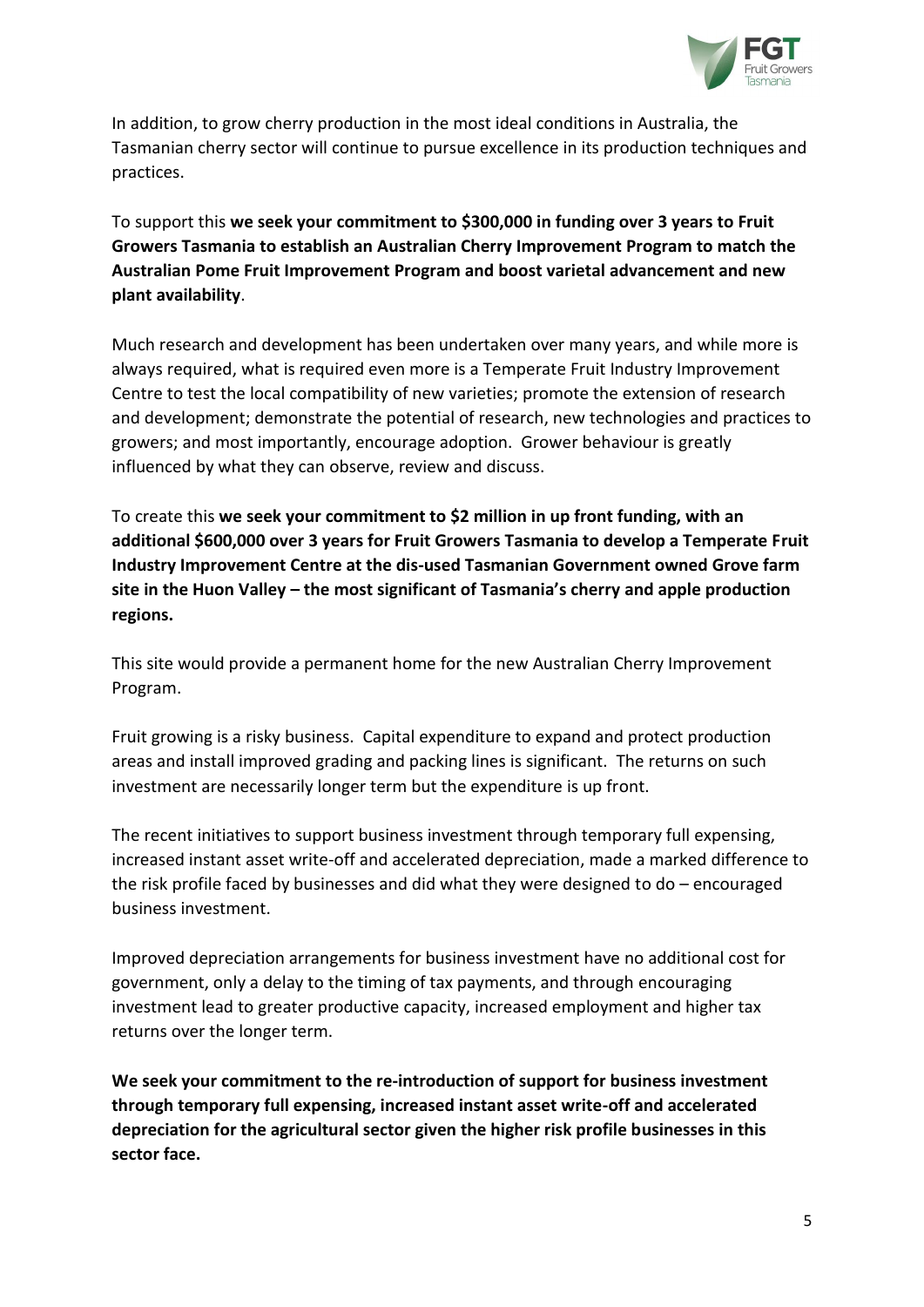

**In addition, we seek your commitment to an Australian Tax Office ruling being provided to clarify and ensure that capital expenditure on crop protection structures, netting and covers can be depreciated on the same schedule as agricultural fencing for livestock and wildlife exclusion.** 

#### **Berries:**

Berries are the largest sector of Tasmania's fruit industry with production of an estimated \$200 million per year and growing. The sector employs around half of the people engaged directly in the industry, and unlike other sectors its harvest season is much longer, running from October through to June each year. The main production areas are spread across the north-east, north, north-west and upper central parts of the state.

This sector is growing rapidly and so too are its labour needs. Worker accommodation on farm and in rural and regional settings is recognized as a major issue and is an area where current disincentives to invest need to be removed. Harvest workers in particular also have to compete with Tasmanian residents to secure accommodation, exacerbating existing housing shortages.

Like capital investment in other areas, investment in worker accommodation both on farm and in regional and remote areas involve significant up front expenditure, with modest if any returns only over the longer term.

**We seek your commitment to the introduction of more reasonable depreciation arrangements for business investment in worker accommodation both on farm and in regional and remote areas, and the inclusion of such investment in any initiatives to support business investment through temporary full expensing, increased instant asset write-off and accelerated depreciation.**

The Tasmanian industry, Fruit Growers Tasmania and Tasmanian Government have increased their efforts throughout the COVID-19 pandemic to encourage and attract Tasmanian locals to participate in the seasonal harvesting of fruit, vegetables and wine grapes. In the fruit industry alone some 8,000 positions are available annually for work in seasonal harvest roles.

The Federal Government does not allow the recipients of JobSeeker or the Age Pension to manage their earnings and benefits via an Income Bank, unlike the arrangements for Youth Allowance (as a student), Austudy and ABSTUDY Living Allowance.

The Income Bank allows students to 'bank' up to \$11,300 in accumulated fortnightly income credits (at a rate of up to \$452 a fortnight) to be used to offset higher levels of income earned in short periods, without affecting their government payments. This is an ideal arrangement from the perspective of allowing Australian workers to fully utilize their Income Bank during the busy time of seasonal harvest windows.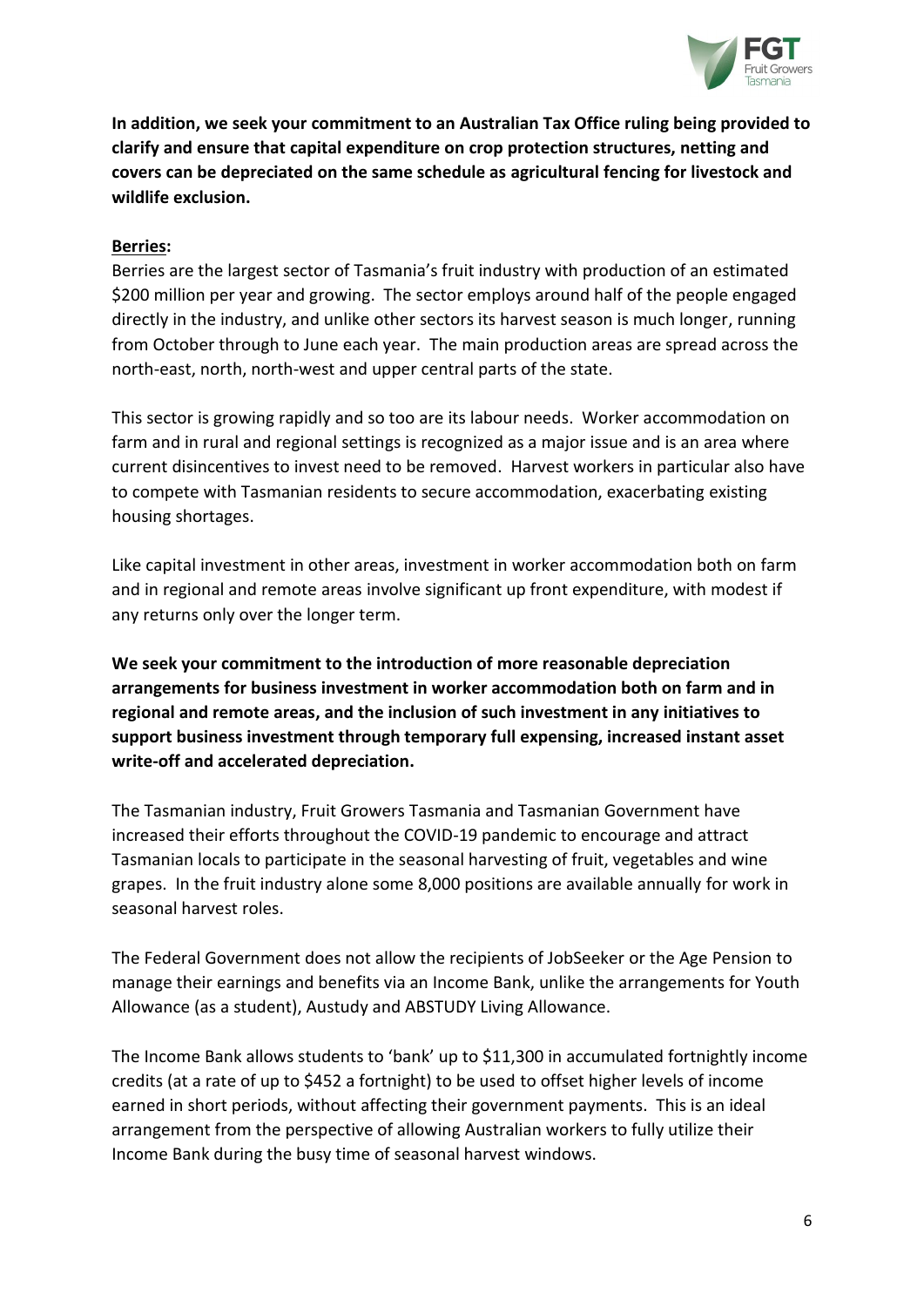

Conversely, not providing an Income Bank for JobSeeker or Age Pension recipients creates a barrier to these recipients participating in seasonal work due to the effect it will have on their government payments. Currently JobSeeker recipients can only accumulate Working Credits of a maximum of \$1,000 (at a maximum rate of \$48 per fortnight) and Youth Allowance recipients (as a job seeker) can only accumulate a maximum of \$3,500.

**We seek your commitment to the introduction of an increased Income Bank for JobSeeker, Youth Allowance (as a job seeker) and Age Pension in the same way and under the same conditions as that which currently applies to Youth Allowance (as a student), Austudy and ABSTUDY Living Allowance, potentially restricted to rural and remote locations and/or income earned under the Horticulture Award.**

The berry sector will also have a requirement to participate in international markets given the high seasonal saturation of domestic markets. As is the case for cherries, if the sector is to continue to grow the Tasmanian berry sector needs to pursue exports in currently available markets as well as through further market access and technical market improvements to current and existing markets.

Exporting is an unfamiliar space for most berry growers and one where they will require support.

As mentioned above, **we seek your commitment to the extension of the very modest current Federal Government funding to Fruit Growers Tasmania of \$450,000 over 3 years from 1 January 2023 to allow Fruit Growers Tasmania to work with national bodies and provide support to berry exporters, especially to protocol markets.**

**Direct flight capacity from Hobart airport to international markets is important for northern Tasmanian berry growers.** This relies on the runway and airfield upgrade being completed.

#### **Apples:**

Tasmania's apple sector is facing one of its most challenging times since the late 1970s. Difficult restructuring looks all but inevitable.

- $\times$  Costs are increasing, prices are not
- $\times$  A key transport cost across Bass Strait is not covered by the Tasmanian Freight Equalisation Scheme
- $\times$  Crop protection to mitigate against storm damage and wildlife and conserve water are less affordable than ever
- $\times$  Changes to the Horticulture Award will affect smaller growers especially (which typify the apple sector more than most), in the way orchard supervision works and the need to invest in technology to minimize higher administrative costs.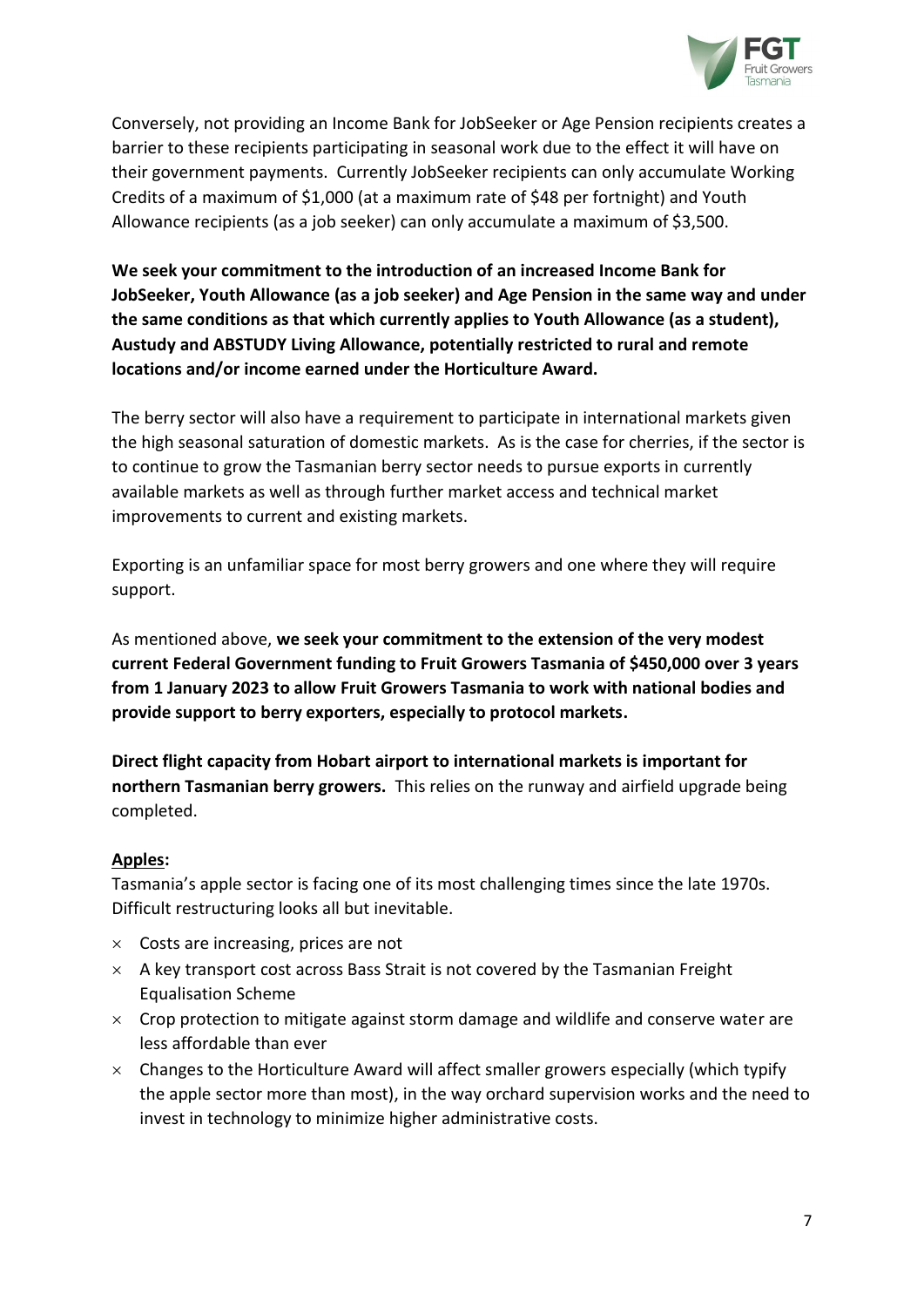

The apple sector needs assistance. To be profitable it needs to pursue even better production techniques and practices, despite much investment in recent years in replacement orchards. A Temperate Fruit Industry Improvement Centre to test the local compatibility of new varieties; promote the extension of research and development; demonstrate research, new technologies and practices to growers; and most importantly, encourage adoption, would be a significant step forward.

As mentioned above **we seek your commitment to \$2 million in up front funding, with an additional \$600,000 over 3 years for Fruit Growers Tasmania to develop a Temperate Fruit Industry Improvement Centre at the dis-used Tasmanian Government owned Grove farm site in the Huon Valley – the most significant of Tasmania's cherry and apple production regions.**

This would provide a permanent home for the Australian Pome Fruit Improvement Program, and locate it alongside Australia's most significant heritage apple orchard. The synergies with a new Australian Cherry Improvement Program would also be of major benefit.

The Federal Government's Horticultural Netting Program Trial has seen \$61 million allocated to promote the installation of netting. Just 3.2%, \$1.96 million of this was allocated to Tasmania, despite the fact Tasmania is more than a quarter of Australia's cherry production and 61% of cherry exports, and some 16% of all apple production – two of the key fruits requiring netting. Even the Federal Government allocated itself more than twice as much to administer the trial!

This inequity needs to be addressed at a time when it would be most useful to growers. That time is now.

The December 2021 hail storm in the Huon Valley which is estimated to have caused some \$4.5 million in damage to fruit and some \$1 million to infrastructure, clearly demonstrated the importance of the issue. Although the very recent approval of Fruit Growers Tasmania's application for disaster recover assistance for the affected growers is most welcome, grants of up to \$10,000 plus concessional interest rate loans are not a solution. Prevention through netting is.

Cherries and apples are fruits that are regularly netted and yield clear benefits to the grower, workers (through more reliable production) and the environment (water conservation and wildlife). However, with the current challenging commercial situation facing apple growers, the affordability of netting has never been more difficult.

A 3.2% allocation of Australian Government netting support to Tasmanian growers is quite frankly an embarrassment.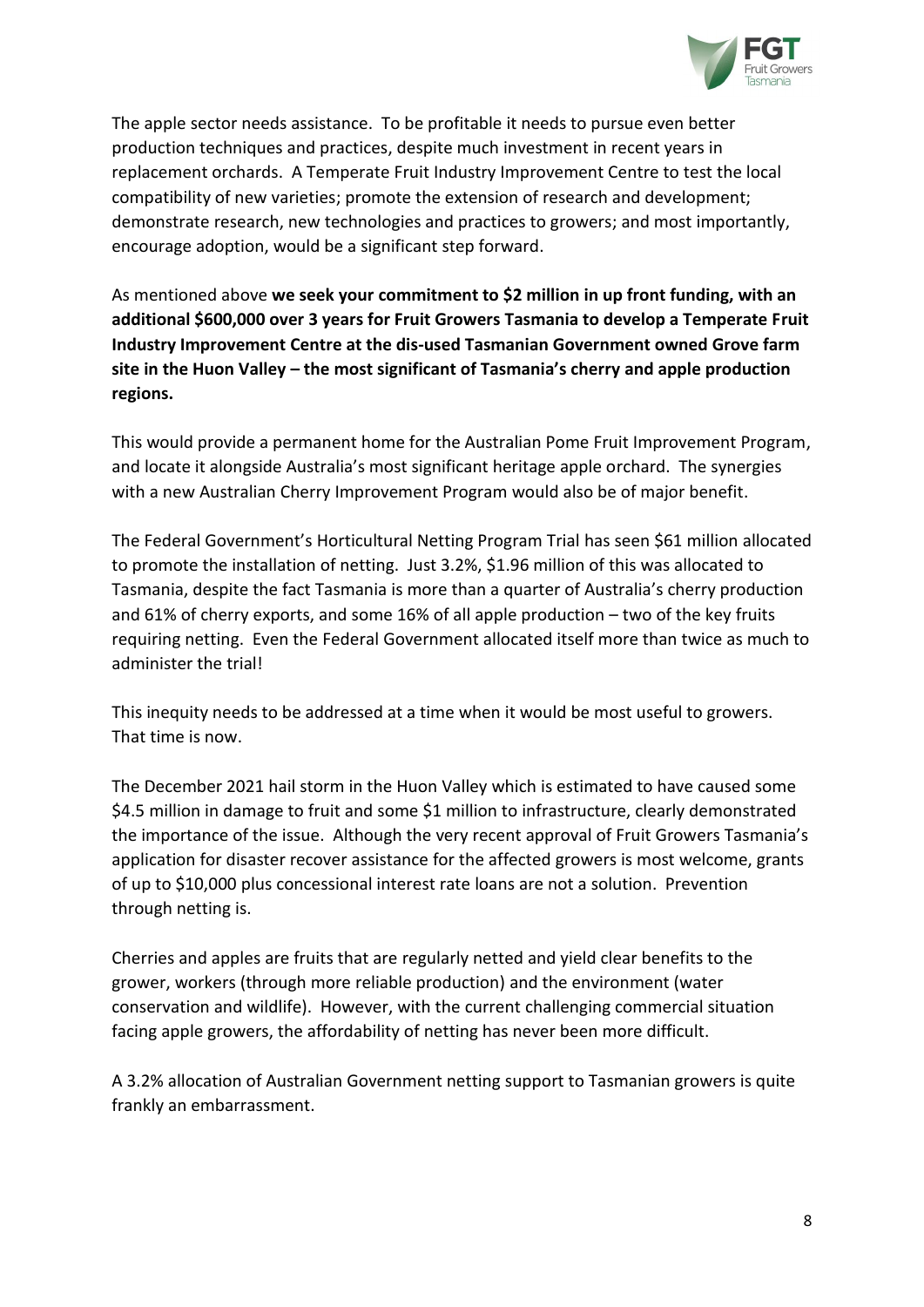

To redress this situation, **we seek your commitment to \$10 million in additional funding for Tasmanian growers under the Horticultural Netting Program Trial to increase both the quantum of individual support (\$300,000 instead of \$150,000) and the number of growers supported (33 instead of 13),** a level of funding that corrects past under funding and that will truly make a difference.

Given apples' volume (some 40,000 tonnes of Tasmanian production), their relatively low price per kilo, and the location of the largest apple packhouses and storage facilities in Victoria, the disadvantages of the disconnect from the greater Australian mainland, particularly from a transport perspective, is most keenly felt by apples.

A significant proportion of Tasmanian apples are picked into wooden bins then shipped immediately at ambient temperature to the major Victorian packhouses. The distance and additional costs facing growers due to the high cost of Bass Strait shipping for a high volume product like apples (albeit this receives Tasmanian Freight Equalisation Scheme assistance), reduce the returns to Tasmanian apple growers in comparison to other production areas. Furthermore, there is the additional cost of transporting empty wooden apple bins southbound across Bass Strait in readiness for the harvest. These empty bins, which occupy the same space as a full bin, do not receive assistance under the Tasmanian Freight Equalisation Scheme, and hence the cost of their initial transport further erodes the competitiveness of Tasmanian apple growers.

## **We seek your commitment to the amendment of the Tasmanian Freight Equalisation Scheme southbound assistance arrangements so that empty wooden apple bins become eligible for assistance, in line with other inputs to production.**

Pollination is a constant challenge for the horticulture sector. This challenge will only increase as both fruit and vegetable production grows.

Tasmania's endemic bumblebees (*Bombus terrestris*) have existed in Tasmania since the early 1990s and the evidence is that they have not had a detrimental impact on the Tasmanian environment. With no feasible opportunity for eradication they offer an advantage in commercial pollination because of their size, social behaviours and tolerance to difficult climatic conditions, as they do widely in overseas locations.

The current Australian Government made an election commitment to amend the Environment Protection and Biodiversity Conservation Act 1999 to implement the Senate Environment Committee's 2017 report recommendation to allow for the lawful possession of the existing Tasmanian bumblebee population within Tasmania and use for commercial pollination, under a two year trial period to consider any adverse environmental impacts. This election commitment has not been delivered.